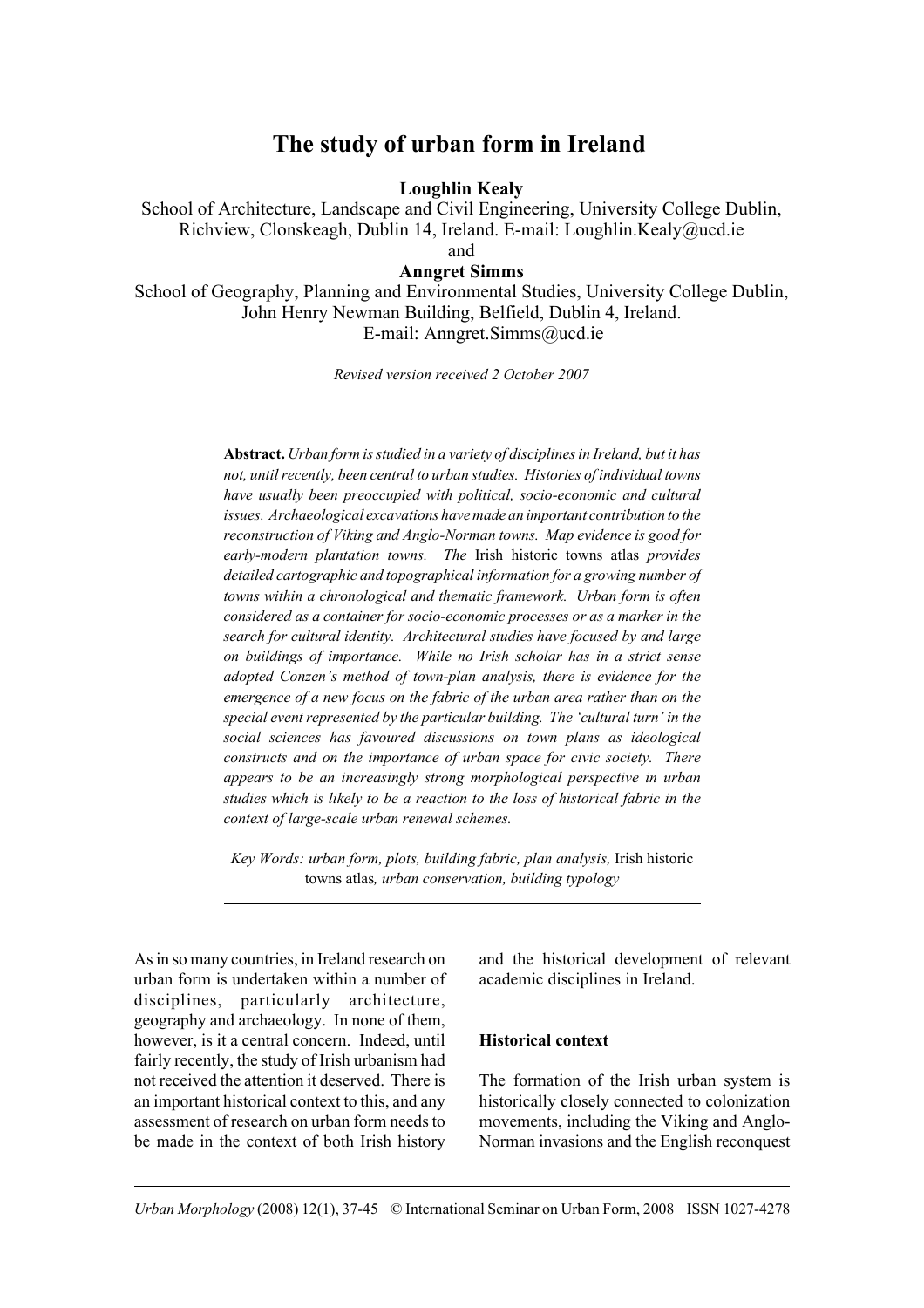in early-modern times (Simms, 1995). Indeed it might be argued that the prominence of the struggle for independence and the forging of cultural identity has been a factor contributing to the relative lack of attention that has been accorded to the development of urban centres until recent decades.

The first chair-holders in geography, E. E. Evans (1945-68) in Belfast and T. Jones Hughes in Dublin (1960-87), were preoccupied with the Irish rural landscape, relating to its material culture and cultural context respectively. The generation of geographers that descended from the founding fathers continued this tradition (Simms, 2000). In the Donegal volume published in 1995 as part of the series on the history and society of Ireland, Crawford's essay on the evolution of the urban network in the county is the only contribution on towns in this volume of 28 chapters.

According to Andrews (1995), modern topographical literature in Ireland began in the 1570s with the writings of Stanihurst. In 1586 Irish towns got good coverage in Camden's *Britannia.* The emphasis on civic virtues encouraged urban scholarship. In the sixteenth century many descriptions of towns started with laments over the destruction of towns as the result of confrontation between the Gaelic Irish and the colonial power. Irish towns recovered only in the seventeenth century, particularly those with a strong planter influence. These are the ones with local histories.

The story of many small towns is contained in county histories. Here the focus is on the uniqueness of spaces and Andrews (1995) points out that it is because of this attitude that there are few pictures showing the townscape as a whole rather than just individual buildings. Samuel Lewis's *Topographical dictionary of Ireland* published in 1837 contains excellent coverage of Irish towns, but has no town plans.

Camblin's (1951) book *The town in Ulster*, showing large-scale Ordnance Survey maps and plantation maps of towns in Northern Ireland, was a treasure in its time, because it was the only one of its kind. The otherwise useful book on the town in Ireland, edited by the historians Harkness and O'Dowd (1981), did not contain a single map: nor did Daly's (1985) book on *Dublin: the deposed capital*. In this respect the volume edited by the geographer Butlin (1977) on *The development of the Irish town* had been more successful, containing a number of town plans.

The earliest work to use the concept of urban morphology in an Irish context was the thesis by Burke (1972) on 'Dublin 1600-1800: a study in urban morphogenesis'. Unfortunately it has remained unpublished. It focuses on urban form as such and on 'the causal chain in the process of city-building'. Drawing on primary source material she established a chronological structure within which the 'growth determinants' and 'morphogenetic agents' that shaped the urban landscape of the city could be identified. Her work is placed explicitly within Conzen's understanding of urban morphology (Conzen, 1960). Her thesis is cited in research studies in architecture that are concerned with linking urban form to building type.

Archaeologists, such as Wallace (1986), have made an important contribution towards understanding the form of the early-medieval town in Ireland. Wallace (1992) has written an essay in which he focuses on the similarity in form between the Viking towns of Ireland, mainly Dublin and Waterford, for which the archaeological record is best. Wallace (1986, 2004, p. 32) has suggested how early-medieval towns should be mapped keeping rigidly to the archaeological record. Only then would he agree to comparisons with later cartographic presentations. He wrote: 'ultimately it should and hopefully will be possible to use the latest of the archaeologically derived maps with the earliest of the contemporary maps of Dublin to form a continuous sequence, mapping the evolution of the town from its mid-ninth century inception to the time of John Rocque and beyond'. In the same article Wallace wrote that urbanism took root in Dublin before the end of the ninth century, reflected in fenced properties and plots. It is the focus on the importance of the early property boundaries, the plot patterns of any given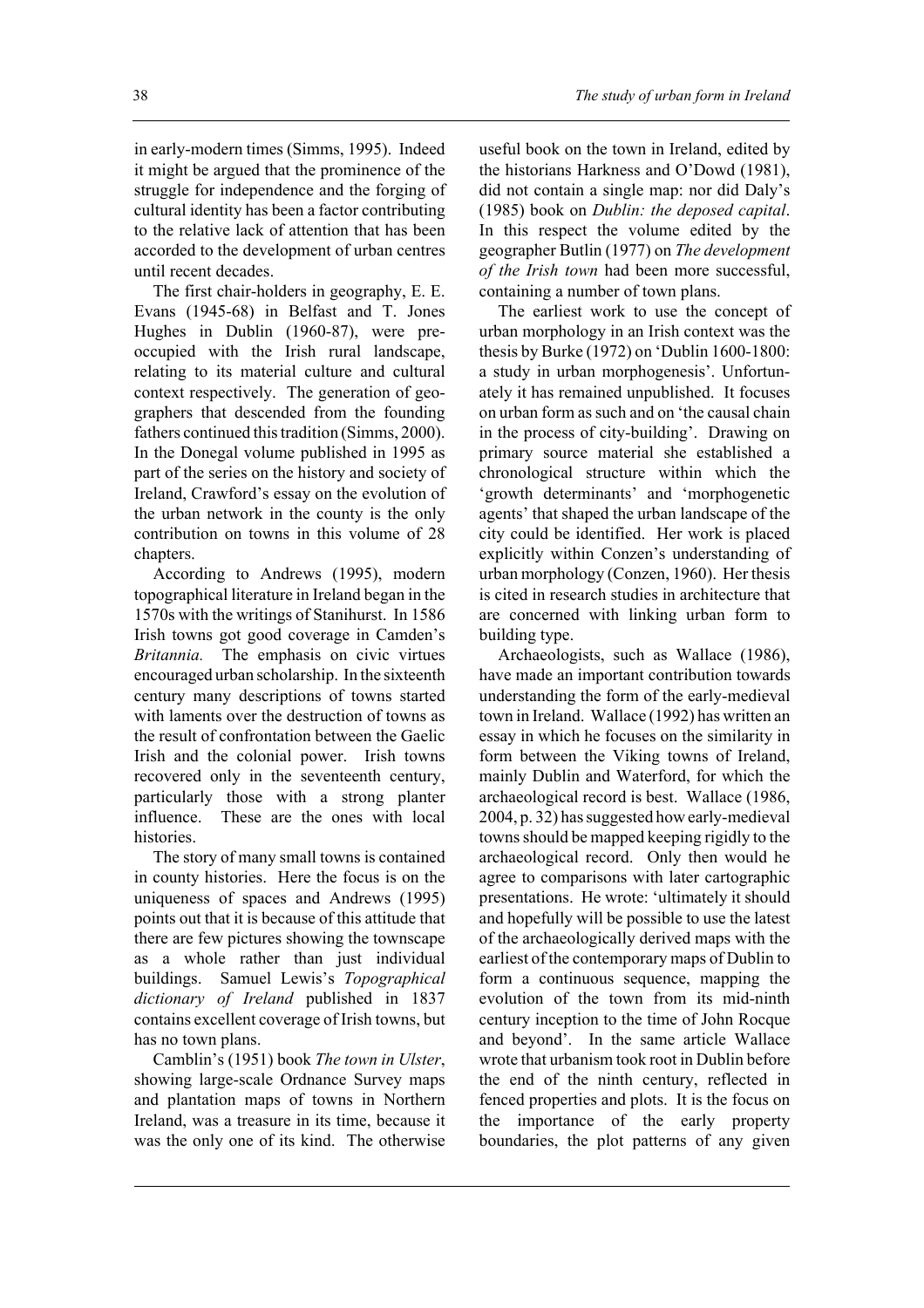town, which brings the archaeologist and the historical geographer together. In contrast, the medieval historian Clarke (1998, p. 365) warns that house plots standing side by side cannot be used as a sole criterion for urban form, as other factors, for example royal patronage, often played a more important role. Simpson's (2000) rescue excavations in Dublin and her summary of all excavation sites is very important in order to achieve the bigger picture of the topographical spread of medieval Dublin.

Clarke (1977) has reconstructed the basic topography of early medieval Dublin from information gleaned from contemporary documents. In his towns' atlas fascicle on Dublin (Simms *et al.*, 1986-) he has merged the archival information with the topographical information available from the first extant map, Speed's map of 1610. The medieval historian/archaeologist Bradley (1985, 1990, 2004) has written on the role of town-plan analysis in the study of medieval Irish towns and specifically on planned Anglo-Norman towns in Ireland. The historical geographer Simms (1979, 1992, 2001) has traced the growth of the medieval city of Dublin by using plan analysis based on Rocque's map of 1756, the first to show accurately surveyed property boundaries. She has also attempted to relate the mode of origin of medieval towns to the formation of their historical cores.

The Group for the Study of Irish Historic Settlement published a volume on settlement history in Ireland, edited by the medieval historian Barry (2000). Only two of ten chapters in the book were directly concerned with an urban topic. These were the contribution by Graham (2000) on 'Urbanisation in Ireland during the High Middle Ages *c.* 1100 to *c*. 1350', which was more geared towards the processes of urbanization than towards urban form, and the chapter by Andrews (2000) on 'Plantation Ireland: a review of settlement history', which provided maps of plantation towns. Loeber (1991) in his study of the English colonization of Ireland made good use of town plans and Graham and Proudfoot (1992) explored *Urban improvement in provincial Ireland, 1700-1840.* Proudfoot (1995) also published a major monograph on urban patronage and social authority and a shorter contribution on landlord, planning and urban growth in eighteenth and early nineteenth century Ireland (Proudfoot, 1997).

A number of publications deal with the historical development of Dublin in a strong spatial context. These include the book by Prunty (1997) on slums, which contains a large number of extracts from Ordnance Survey town plans at various scales which demonstrate the location of poor housing in nineteenth-century Dublin. Sheridan-Quantz (2001) reconstructed eighteenth-century Dublin by plotting information from primary sources in the archives on an Ordnance Survey base map. This work is contained in the first of two volumes on the comparative study of English and Irish towns published by the British Academy. On the whole these volumes deal with towns mainly as containers of historical developments. The first on 'London and Dublin 1500-1840' was edited by Clark and Gillespie (2001) and the second on 'Provincial towns in early modern England and Ireland' was edited by Borsay and Proudfoot (2002). There have been detailed studies on individual Irish towns, for example on Dublin (Maclaran, 1993) and Limerick (Hill, 1991), but also on smaller towns such as Tullamore (Byrne, 1998), Lurgan (McCory, 1993), Athlone (Murtagh, 2000) and New Birmingham (Nolan, 2004), but all of these are primarily focused on socio-economic history and not on morphology. A particularly good example of this socio-economic approach is Gulliver and Silverman's (1995) historical anthropology of an Irish market town. There are also studies of individual maps of Irish towns where the interest is as much on the map as it is on the town (Andrews, 1983; Horner, 1978).

The opposite is true of the *Irish historic towns atlas*. This project, which has covered 17 towns to date, aims to analyse the form of Irish towns based on large-scale town plans. Edited currently by Simms, Clarke and Gillespie, with Andrews as consultant editor, it is part of a European project, based on the unifying scale of 1:2500 (Simms *et al*., 1986-).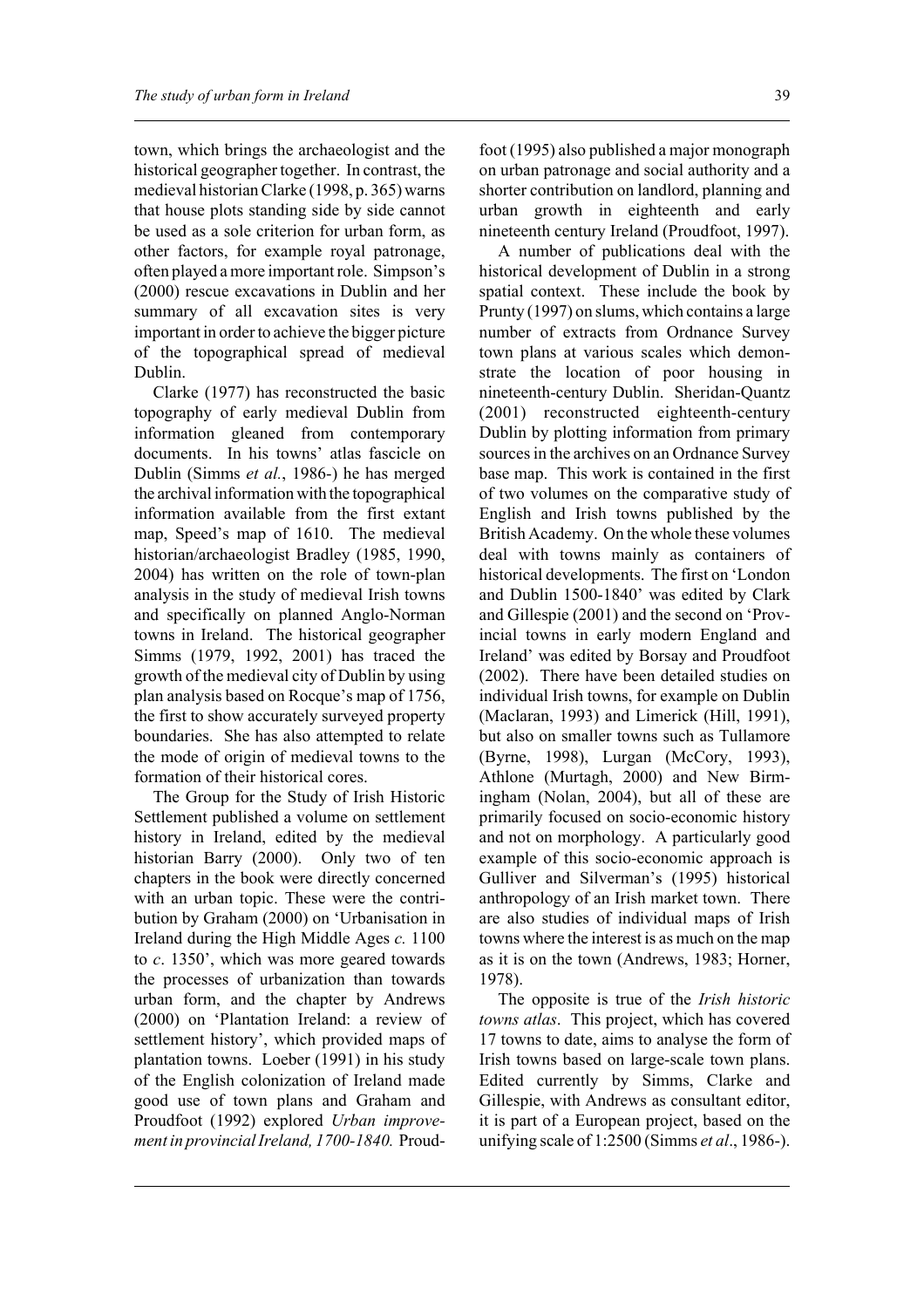The challenge it provides for comparative studies was the motivation for a conference that was held in Dublin in 2006, attended by the editors of European towns-atlases. The papers presented at this conference are being prepared for publication by Ashgate in 2009. The Irish atlas contains coloured topographical maps that show the physical growth of specific towns. Some authors deconstruct the largescale town plans, while others treat the largescale map as an illustration rather than an analytical tool. The potential for urban studies of the maps and topographical information contained in the *Irish historic towns atlas* has been explored by Bradley (2004).

In 1993 Radio Telefís Éireann ran a series of radio lectures on smaller Irish towns and cities, which were subsequently published. The first two series on country towns were edited by Simms and Andrews (1994, 1995) and the third one on cities by Clarke (1995). Each essay in those three volumes includes a generalized town plan.

The first volume in a series focusing on the urban form of Dublin, edited by Brady and Simms, appeared under the title *Dublin through space and time* (2001), to be followed by McManus (2002) on *Dublin, 1910-1940: shaping the city and suburbs,* Boyd (2006) on *Dublin, 1745-1922* and Moore (2007) on *Reinventing Dublin's docklands* (2007).In the last two volumes urban morphology provides a framework for discussion, but the emphasis lies in the critical analysis of forces in society that created certain urban forms. The same is true of the essay by Strohmayer (2007) on how the loss of public spaces in Galway in favour of private exploitation resulted in a local civil society frozen in a spaceless mode.

#### **The history of the built form of Irish towns**

For the most part, the history of the built form of Irish towns and cities is found in texts written with a focus on buildings of architectural and historical importance. In classic works, such as those by Craig (1952) and Casey (2005), the city is portrayed in terms of its key buildings. In contrast, McCullough

(1989, 2007) views the architecture of Dublin as part of the urban fabric rather than as expressed as a series of special events. He shows that Dublin's Georgian city was not designed as a coherent whole but as a patchwork of set pieces defined by property boundaries. The aesthetic unity of eighteenth century Dublin was achieved because a particular architectural type and its variants were accepted. McCullough discusses building typology and provides evidence on house form and construction. This type of work follows a typological approach to building form and is concerned to make explicit the relationship between urban form and urban design. Hill's (1991) book on Limerick belongs to the same category. McCullough's aspiration is that his book (McCullough, 1986, 2007) will inform the debate about future directions in urban design and act as a resource for developments within the city. Historical studies in architecture have also extended into the examination of the role of agents in determining urban form, notably the work of McParland (1972) on Wide Streets Commissioners in eighteenth- and nineteenthcentury Dublin.

The architectural concern with urban and building form is ultimately rooted in the desire to influence contemporary intervention. While this concern has had a long history in architecture, it re-emerged in a variety of forms with the weakening of modernist approaches to planning and design in the aftermath of the Second World War. The work of theorists such as Colin Roe, Aldo Rossi and the Krier brothers and the experience of urban regeneration in cities such as Bologna contributed, on the basis of typological studies and contextualisation, to a more sophisticated understanding of urban fabric. The typological strand has been a constant, whether orientated towards intervention (deBlacam and Kealy, 1975), the creation of a record (Kealy, 1966; Kealy and O'Rourke, 1996) or, as mentioned above, as an element in the history of urban form (Hill, 1991; McCullough, 1989, 2007). The series of studies of individual Dublin streets, based on historical maps, published by the Dublin Civic Trust can be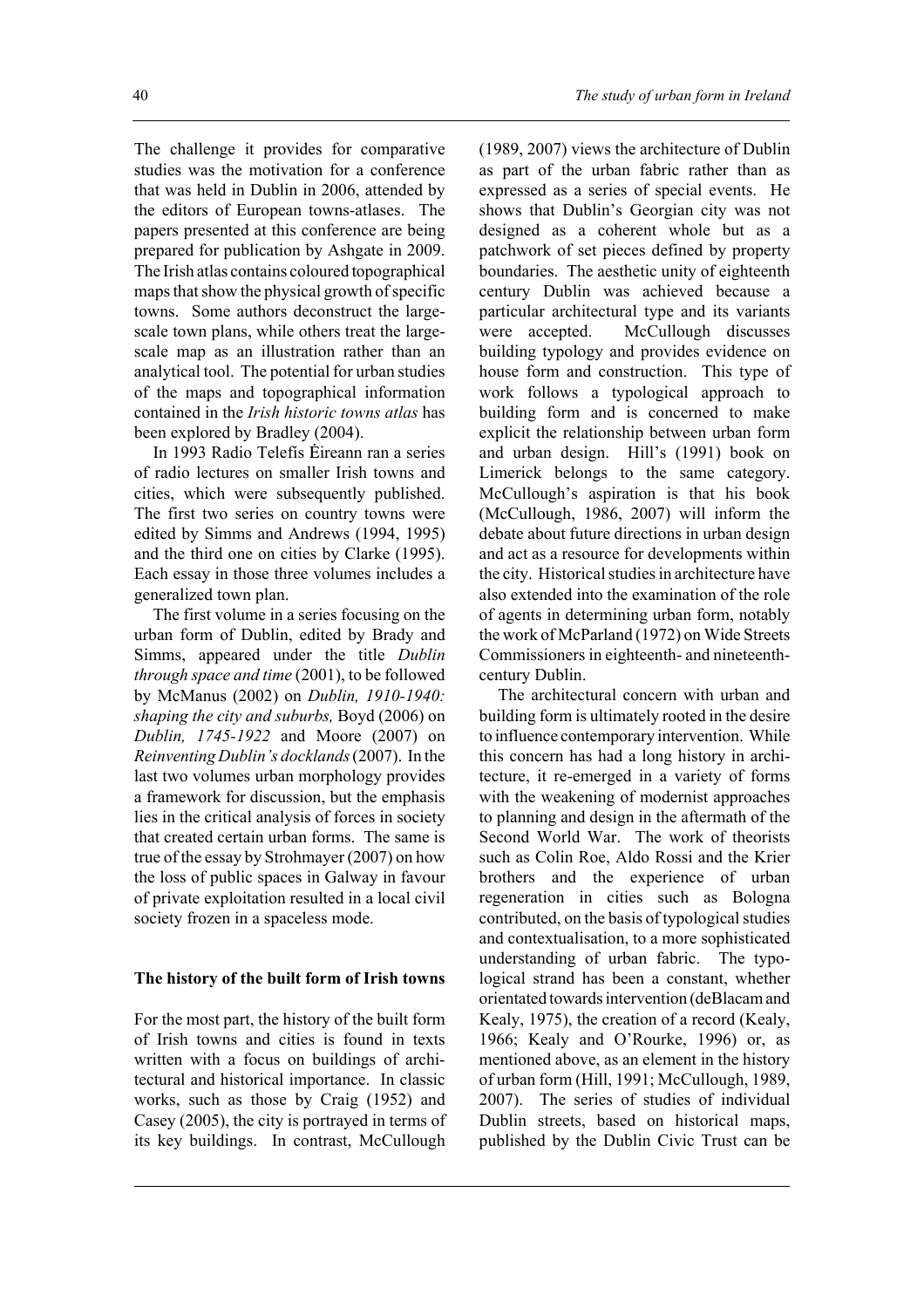taken as evidence that a distinct way of understanding the built form of cities has developed in parallel to the established focus on discrete buildings (Craig, 1999; Henderson, 2001; James, 2001). In the 1990s a series of inventories of Dublin's urban fabric was carried out in the School of Architecture in University College Dublin, which became known as the Built Environment Survey of the Dublin Environmental Inventory (DEI). The methodology of these surveys was influenced by Conzen's division of the urban fabric into plots, streets and plan forms. The methodology that was finally adopted for the DEI also owed much to the approach recommended in Bologna where building typology was related to the analysis of the role of economics in the historical evolution of the city (Bandarin, 1979).

A particular theoretical perspective to the topic of urban morphology and urban design was generated through the collaboration of the Departments of Architecture and Geography in University College Dublin in developing a taught postgraduate programme on the built form of Western cities. The course introduced Conzen's ideas of town-plan analysis and is intended to provide a bridge between urban morphology and urban design.

Architectural research into Dublin's urban structure generated a series of academic theses, five of which were recently edited by Clark and Smeaton (2006) and published in book form.

## **From urban form to urban landscape: a paradigm shift?**

The shift in focus from urban form to urban landscape was encouraged by the so-called 'cultural turn' in the social sciences. During the 1980s young Irish geographers began to look at the meaning of changes in the layout of town plans and of the townscape in general. They consider the urban landscape as an ideological construction. These ideas have crossed interdisciplinary boundaries. Instead of thinking in categories of form the interest is focused on consumption, spectacle, performance and the culture of past societies with reference to the present.

Whelan (2004) considers the streetscape, iconography and the politics of identity in post-colonial Dublin in an attempt to explore the symbolic use of public space in a capital city. In a similar way archaeologists have tried to counter the tendency to focus on the individual buildings rather than their urban context; for example by placing stylistic and aesthetic concerns within broader cultural contexts. O'Keefe and Yamin (2006) set the historiography of urban historical archaeology within its wider cross-disciplinary context and, by way of case-studies drawn from New York and Philadelphia, illustrate how historical archaeologists study streetscapes, buildings and backyards. But they also stress how important it is for urban historical archaeologists to think beyond the categories of style, structure, form, sequence and function as applied by traditional archaeology. They see towns as places of opportunity as well as oppression. They look upon town plans as indicators of former spectacle and performance. Their focus of interest has shifted from looking at the constituent elements of urban morphology to revealing the culture of people who lived in a specific town and connecting them to the present. In sympathy with this, Lilley (2004a, b) seeks to reveal the medieval city from a medieval point of view. He builds on his empirical study of mapping medieval landscapes using GIS and GPS, but goes on to look at the symbolism that urban forms represented in the medieval imagination. He believes that this aspect influenced the formation of the built space in the Middle Ages.

#### **Conclusion**

It is likely that the development of a morphological perspective in Irish urban studies from the 1970s onwards owes a great deal to an emerging sense that the quality of cities and towns in Ireland was about to be lost in the development boom of the late 1960s. The controversy over the Viking excavations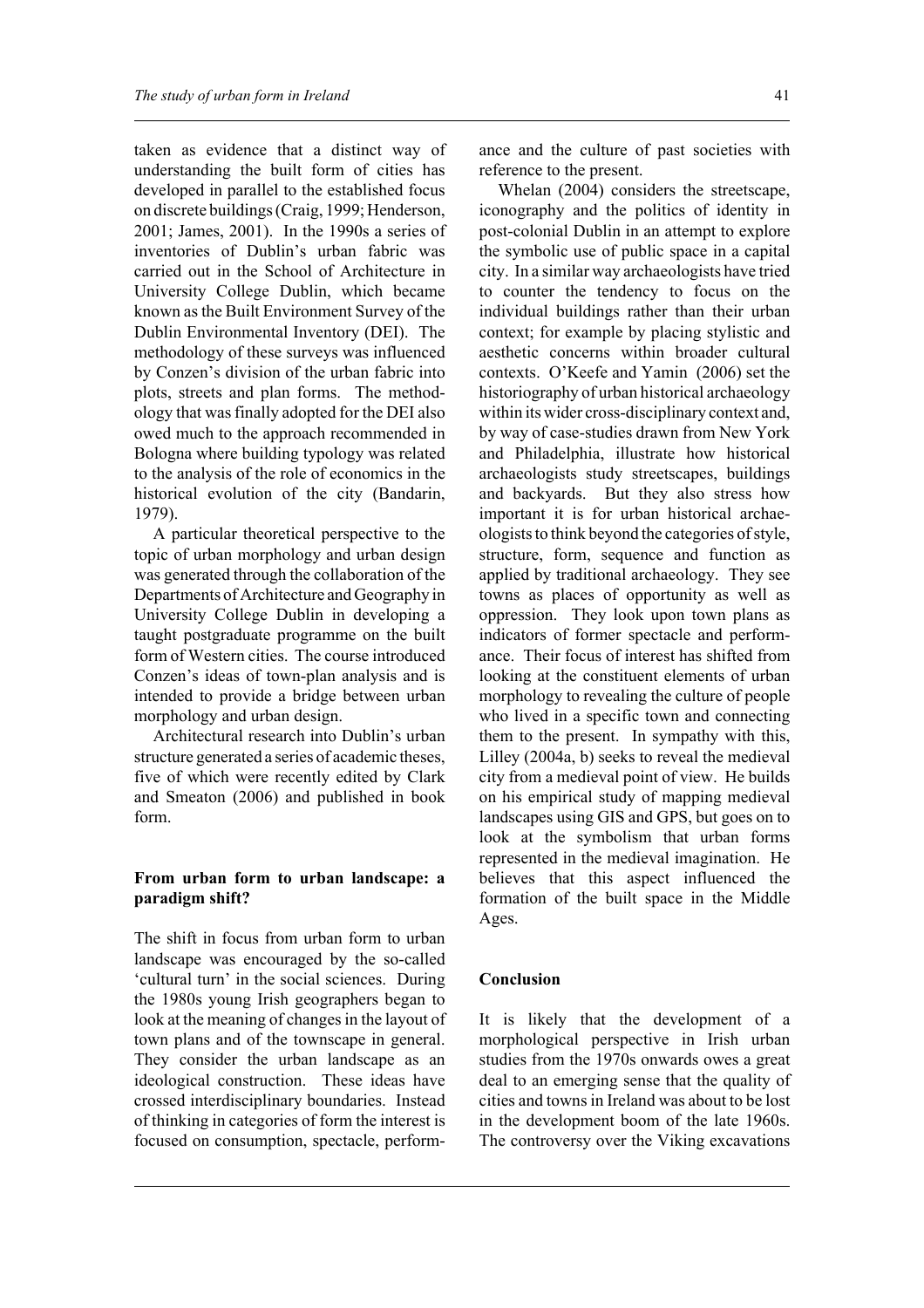at Wood Quay, in which the city authorities supported the destruction of the archaeology of the earliest traces of Dublin, left an enduring legacy. The publication of *Dublin: a city in crisis* (Royal Institute of the Architects of Ireland, 1975) can be seen in this light, although most of the contributions refer to future intervention rather than to the study of existing form. There has been a degree of cross-fertilization between different disciplines in the study of urban form, in particular between architecture and geography. The potential for collaboration between architects and planners remains untapped. The scarcity of morphological studies within the corpus of planning research is notable. Planning research in Dublin is largely focused on economic developments. A notable exception is Derry O'Connell's work on medium-sized towns in Ireland (O'Connell, 2006). Planning practice all over the country is dominated by local political circumstances. Its intellectual energies are directed towards issues of policy guidance, leaving the study of urban form to other disciplines.

Urban morphology has never been central to the research interests of Irish geographers. Perhaps this was one of the reasons why, in the writing of this article, co-operation between the disciplines of geography and architecture was attractive. For both of us urban form constituted an intellectual challenge as it is a physical manifestation of our culture, socioeconomic organization and governance. The architects realize that the geographers apply another lens to look at urban form, using another type of vocabulary. As far as they are concerned, the morphological approach of the geographers provides a narrative that describes how urban form is tied together, based on the concept of plots, streets, blocks and ultimately plan units.

Likewise, town-plan analyses of Irish towns as well as of continental towns carried out by geographers is rooted in the belief that the structural elements that make up the European town – the plot pattern, street-system and plan units – bear comparison all over the continent. Within that framework different regions produce different urban landscapes depending on their cultural and historical context. Urban form is a document that can be read. Both disciplines make use of the writings of theorists in order to explain the meaning of different urban landscapes. The issues of urban form in a never-ending process of development, continuity and change, tradition and innovation, justice and injustice, and historical knowledge as an operational tool are significant for both disciplines. The study of urban form has penetrated different fields of research in Ireland. The scene is much more diffuse than 20 years ago, because the younger generation has woven old threads of inquiry into new discourses. The study of urban form in Ireland is multifaceted. No one discipline owns the topic.

#### **References**

- Andrews, J. (1995) 'The study of Irish country towns', in Simms, A. and Andrews, J.H. (eds) *More Irish country towns* (Mercier Press, Cork) 9-19.
- Andrews, J. (2000) 'Plantation Ireland: a review of settlement history', in Barry, T. (ed.) *A history of settlement in Ireland* (Routledge, London) 140-57.
- Andrews, J. H. (1983) 'The oldest map of Dublin', *Proceedings of the Royal Irish Academy* 83C, 205-37.
- Bandarin, F. (1979) 'The Bologna experience: planning and historic renovation in a communist city', in Appleyard, D. (ed.) *The conservation of European cities* (MIT Press, Cambridge, Mass.) 178-202.
- Barry, T. (ed.) (2000) *A history of settlement in Ireland* (Routledge, London).
- Blacam, S. de and Kealy, L. (1975) 'City housing improvement', in Royal Institute of Architects of Ireland (ed.) *A city in crisis: Dublin urban study* (Royal Institute of the Architects of Ireland, Dublin) 61-8.
- Borsay, P. and Proudfoot, L. (eds) (2002) *Provincial towns in early-modern England and Ireland: change, convergence and divergence* (British Academy, Oxford).
- Boyd, G. A. (2006) *Dublin 1745-1922. Hospitals, spectacles and vice.* The making of Dublin city 3 (Four Courts Press, Dublin).
- Bradley, J. (1985) 'Planned Anglo-Norman towns in Ireland', n Clarke, H. B. and Simms, A. (eds)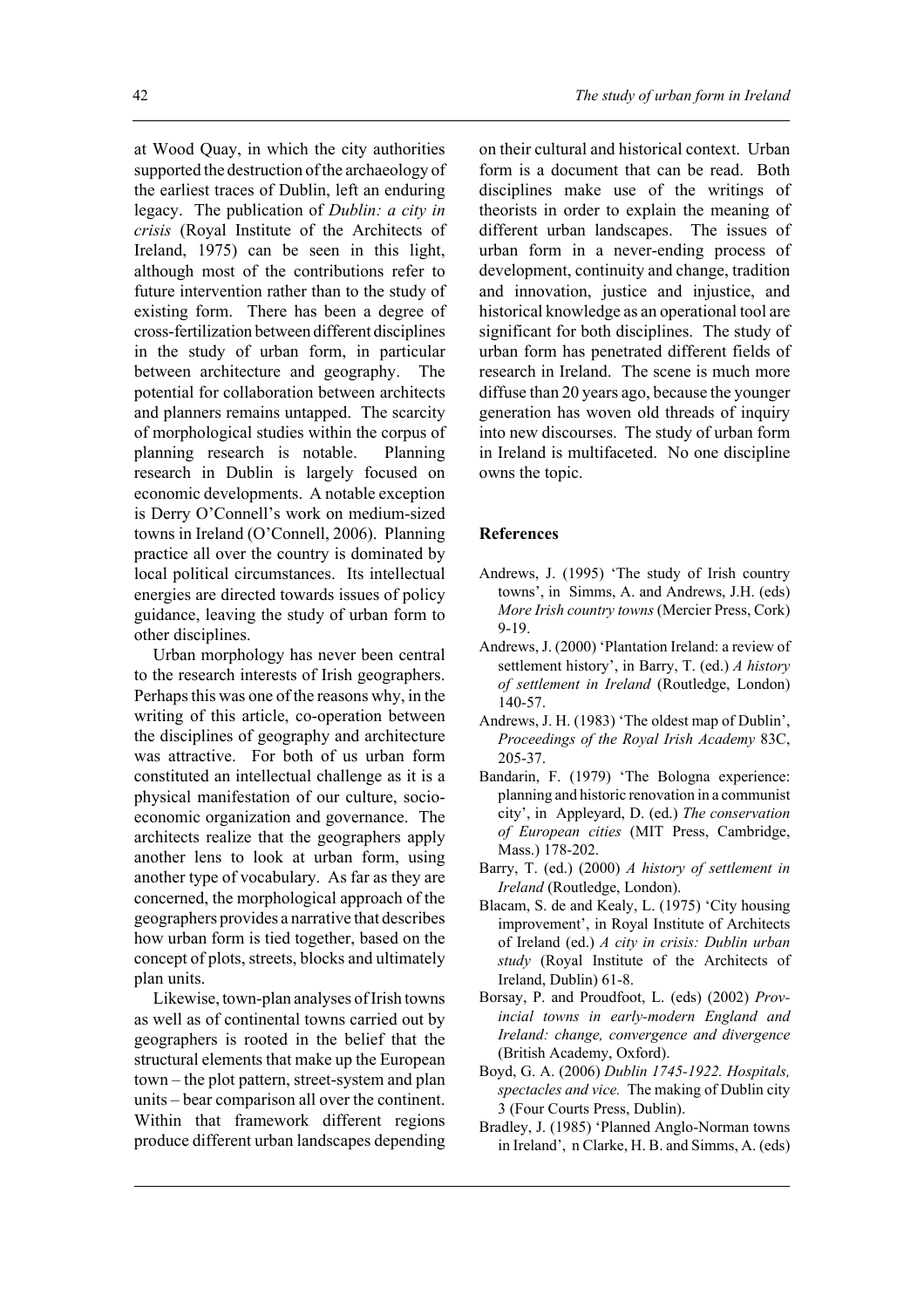*The comparative history of urban origins in non-Roman Europe: Ireland, Wales, Denmark, Germany, Poland and Russia from the ninth to the thirteenth century* International Series 255, part 2 (British Archaeological Reports, Oxford) 411-67.

- Bradley, J. (1990) 'The role of town-plan analysis in the study of the medieval Irish town', in Slater, T. R. (ed.) *The built form of Western cities* (Leicester University Press, Leicester) 39- 59.
- Bradley, J. (2004) 'The Irish historic towns atlas as a source for urban history', in Clarke, H. B., Prunty, J. and Hennessy, M. (eds) *Surveying Ireland's past: multidisciplinary essays in honour of Anngret Simms* (Geography Publications, Dublin) 727-46.
- Brady, J. (2004) 'Reconstructing Dublin city centre in the late 1920s', in Clarke, H. B., Prunty, J. and Hennessy, M. (eds) *Surveying Ireland's past: multidisciplinary essays in honour of Anngret Simms* (Geography Publications, Dublin) 639-64.
- Brady, J. and Simms, A. (eds) (2001) *Dublin through space and time (c. 900-1900).* The making of Dublin city 1 (Four Courts Press, Dublin).
- Burke, N. T. (1972) 'Dublin 1600-1800. A study in urban morphogenesis'*,* unpublished PhD thesis, University of Dublin.
- Butlin, R. A. (ed.) (1977) *The development of the Irish town* (Croom Helm**,** London).
- Byrne, M. (1998) 'Tullamore: the growth process, 1785-1841', in Nolan, W. and O'Neil, T. P. (eds) *Offaly: history and society: interdisciplinary essays on the history of an Irish county* (Geography Publications, Dublin) 569- 626.
- Camblin, G. (1951) *The town in Ulster* (Mullan, Belfast).
- Casey, Ch. (2005) *Dublin: the city within the Grand and Royal Canals and the CircularRoad with the Phoenix Park* Buildings of Ireland series (Yale University Press, New Haven).
- Clark, M. and Smeaton, A. (eds.) (2006) *The Georgian squares of Dublin: an architectural history* (Dublin City Council, Dublin).
- Clark, P. and Gillespie, R. (eds) (2001) *Two capitals: London and Dublin 1500-1840* (British Academy, Oxford).
- Clarke, H.B. (1977) 'The topographical development of early-medieval Dublin', *Royal Society of Antiquaries Journal* 107, 29-51.
- Clarke, H. B. (1995) *Irish cities* (Mercier Press, Cork).
- Clarke, H. B. (1998) 'Proto-towns and towns in Ireland and Britain in the ninth and tenth centuries', in Clarke, H. B., Ní Mhaonaigh, M. and Ó Floinn, R. (eds) *Ireland and Scandinavia in the early Viking age* (Four Courts Press, Dublin) 331-80.
- Conzen, M. R. G. (1960) *Alnwick, Northumberland: a study in town-plan analysis* Institute of British Geographers Publication 27 (George Philip, London).
- Craig, J. (1999) *Dublin's South William Street* (Dublin Civic Trust, Dublin).
- Craig, M. (1952) *Dublin 1660-1860* (Allen Figgis, Dublin).
- Crawford, W. (1995) 'The evolution of the urban network', in Nolan, W., Ronayne, L. and Dunleavy, M. (eds) *Donegal: history and society. Interdisciplinary essays on the history of an Irish county* (Geography Publications, Dublin) 381-404.
- Daly, M. (1985) *Dublin: the deposed capital* (Cork University Press, Cork).
- Graham, B. (2000) 'Urbanisation in Ireland during the High Middle Ages *c.* 1100 to c. 1350', in Barry, T. (ed.) *A history of settlement in Ireland* (Routledge, London) 124-40.
- Graham, B. J. and Proudfoot, L. J. (1992) 'Landlords, planning and urban growth in eighteenth and early nineteenth century Ireland', *Journal of Urban History* 18, 308-29.
- Gulliver, P. H. and Silverman, M. (1995) *Merchants and shopkeepers: a historical anthropology of an Irish market town, 1200- 1991* (University Press, Toronto).
- Harkness, D. and O'Dowd, M. (eds) (1981) *The town in Ireland* (Appletree Press, Belfast).
- Henderson, E. (2001) *Thomas Street Dublin 8: a study of the past, a vision for the future* (Dublin Civic Trust, Dublin).
- Hill, J. (1991) *The building of Limerick* ( Mercier Press, Cork).
- Horner, A. (1978) 'Two eighteenth-century maps of Carlow town', *Proceedings of the Royal Irish Academy* 78C, 115-26.
- James, O. (2001) *Capel Street: a study of the past, a vision for the future* (Dublin Civic Trust, Dublin).
- Kealy, L. (1996) 'The role of the architectural inventory', in Quin, P. (ed) *Temple Bar: the power of an idea* (Gandon Editions for Temple Bar Properties Limited, Dublin) 31-5.
- Kealy, L. and O'Rourke, M. (1996) 'Historical endowment: the use of inventories', in Convery, F. and Feehan, J. (eds) *Assessing sustainability in Ireland: a synthesis* (Environmental Institute,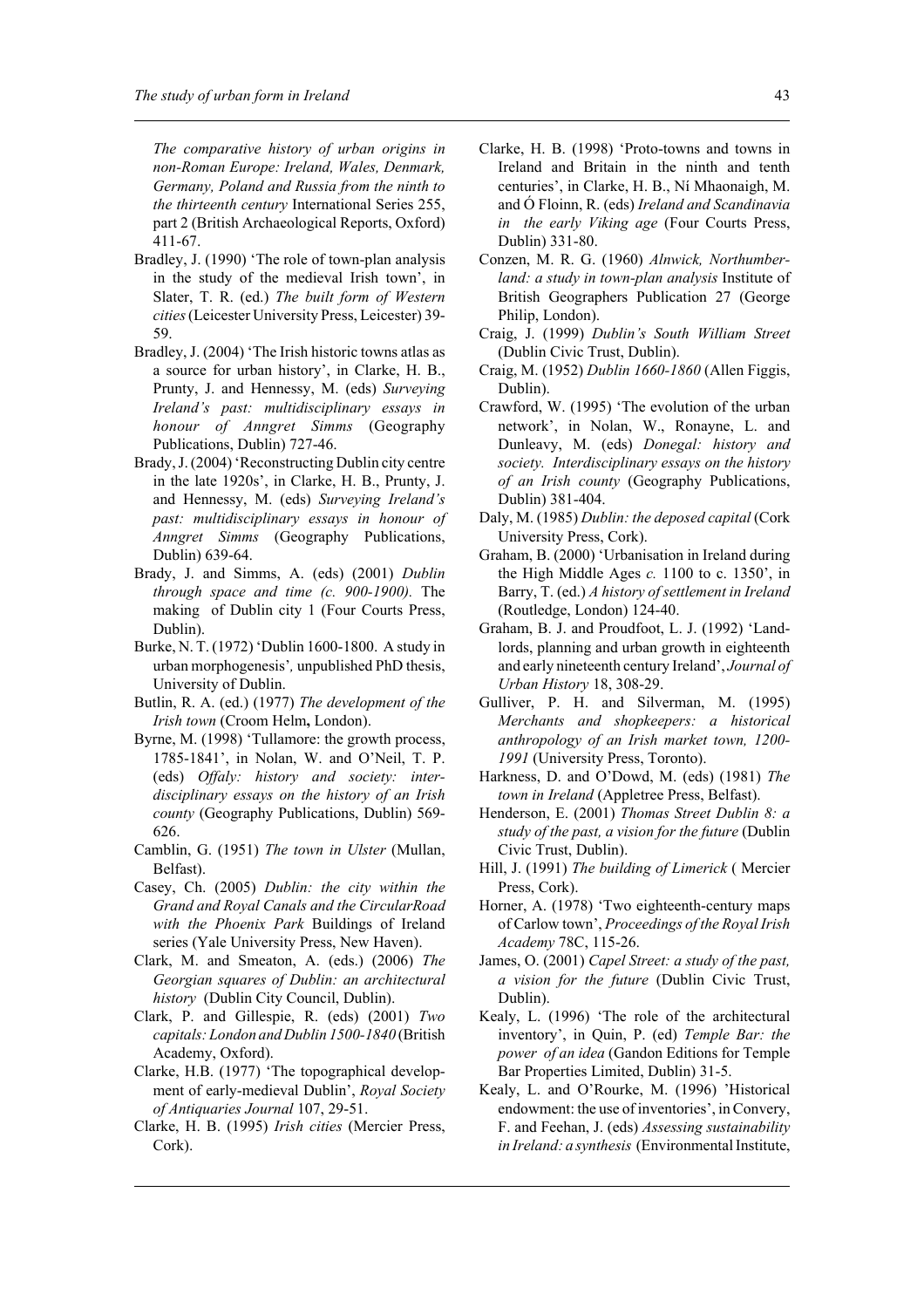University College Dublin, Dublin) 168-74.

- Lewis, S. (1837) *Topographical dictionary of Ireland* (Lewis, London).
- Lilley, K. D. (2004a) 'Cities of God? Medieval urban forms and their Christian symbolism', *Transactions of the Institute of British Geographers* NS 29, 296-313.
- Lilley, K. D. (2004b) 'Mapping cosmopolis: moral topographies of the medieval city', *Environment and Planning D*, 22, 681-98.
- Loeber, R. (1991) *The geography and practice of English colonisation in Ireland from 1534 to 1609* (The Group for the Study of Irish Historic Settlement, Athlone).
- Maclaran, A. (1993) *Dublin: the shaping of a capital* (Belhaven Press, London).
- McCory, F. X. (1993) *Lurgan: an Irish provincial town, 1610-1970* (Inglewood Press, Lurgan).
- McCullough, N. (1989, 2007) *Dublin: an urban history* (Anne Street Press, Dublin).
- McCullough, N. (2007) *Dublin: an urban history. The plan of the city* (Anne Street Press, Dublin).
- McManus, R. (2002) *Dublin 1910-1940: shaping the city and suburbs* The making of Dublin city 2 (Four Courts Press, Dublin).
- McParland, E. (1972) 'The Wide Streets Commissioners: their importance for Dublin architecture in the late 18<sup>th</sup> and 19<sup>th</sup> century', *Bulletin of the Irish Georgian Society* 15 (1), Dublin, 1-32.
- Moore, N. (2007) *Reinventing Dublin docklands.* The making of Dublin city 4 (Four Courts Press, Dublin).
- Murtagh, H. (2000) *Athlone: history and settlement to 1800* (Old Athlone Society, Athlone).
- Nolan, W. (2004) 'A public benefit: Sir Vere Hunt, Bart and the town of New Birmingham, Co. Tipperary, 1800-18', in Clarke, H.B., Prunty, J. and Hennessy, M. (eds) *Surveying Ireland's past: multidisciplinary essays in honour of Anngret Simms* (Geography Publications, Dublin) 415-54.
- O'Connell, D. (2006)'Twentieth century change in the block structure of small European towns', unpublished paper presented to the ISUF conference on Nordic and International Urban Morphology, Stockholm, September.
- O'Keefe T. and Yamin, R. (2006) 'Urban historical archaeology', in Hicks, D. and Beaudry, M. C. (eds) *Historical archaeology* (Cambridge University Press, Cambridge) 87-103.
- Potterton, M. (2005) *Medieval trim. History and archaeology* (Four Courts Press, Dublin).
- Proudfoot, L. J. (1995) *Urban patronage and social authority: the management of the Duke of Devonshire's towns in Ireland, 1764-1891*

(Catholic University of America Press, Washington, D. C.).

- Proudfoot, L. J. (1997*) Property ownership and urban and village improvement in provincial Ireland, c.1700-1845* (Institute of British Geographers, Historical Geography Research Group, Bristol).
- Prunty, J. (1997) *Dublin slum: 1800-1925* (Irish Academic Press, Dublin).
- Royal Institute of the Architects of Ireland, Dublin (1975) *A city in crisis: Dublin urban study* (Royal Institute of the Architects of Ireland, Dublin).
- Sheridan-Quantz, E. (2001) 'The multi-centred metropolis: the social topography of eighteenthcentury Dublin', in Clark, P. and Gillespie, R. (eds) *Two capitals London and Dublin 1500- 1840* (British Academy, Oxford) 265-87.
- Simms, A. (1979) 'Medieval Dublin: a topographical analysis', *Irish Geography* 12, 25-41.
- Simms, A. (1992) 'The early origins and morphological inheritance of European towns', in Whitehand, J. W. R. and Larkham, P. J. (eds) *Urban landscapes: international perspectives* (Routledge, London) 23-42.
- Simms, A. (1995) 'The origins of towns in medieval Ireland: the European context', in Duvosquel, J. M. and Thoen, E.(eds) *Peasants and townsmen in medieval Europe: studia in honorem Adriaan Verhulst* (Snoeck-Ducaju and Zoon, Ghent) 99-116.
- Simms, A. (2000) 'Perspective on Irish settlement studies', in Barry, T. (ed.) *A history of settlement in Ireland* (Routledge, London) 228-47.
- Simms, A. (2001) 'Origins and early growth', in Brady J. and Simms, A. (eds) *Dublin through space and time (c. 900-1900)* The making of Dublin city 1 (Four Courts Press, Dublin) 15-65.
- Simms, A. and Andrews, J. H. (eds) (1994) *Irish country towns* (Mercier Press, Cork).
- Simms, A. and Andrews, J. H. (eds) (1995) *More Irish country towns* (Mercier Press, Cork).
- Simms, A., Clarke, H. B. and Gillespie, R. (eds) (1986- ) *Irish historic towns atlas* (Royal Irish Academy, Dublin).
- Simpson, L. (2000) 'Forty years a-digging: a preliminary synthesis of archaeological investigation in medieval Dublin', in Duffy, S. (ed.) *Medieval Dublin I: proceedings of the friends of medieval Dublin symposium 1999* (Four Courts Press, Dublin) 11-68.
- Strohmayer, U. (2007) 'Ireland as a civil society', in McDonough, T., Ní Léime, Á. and Pilkington, L. (eds) *Rethinking Irish democracy* (Social Science Research Centre, NUI, Galway)